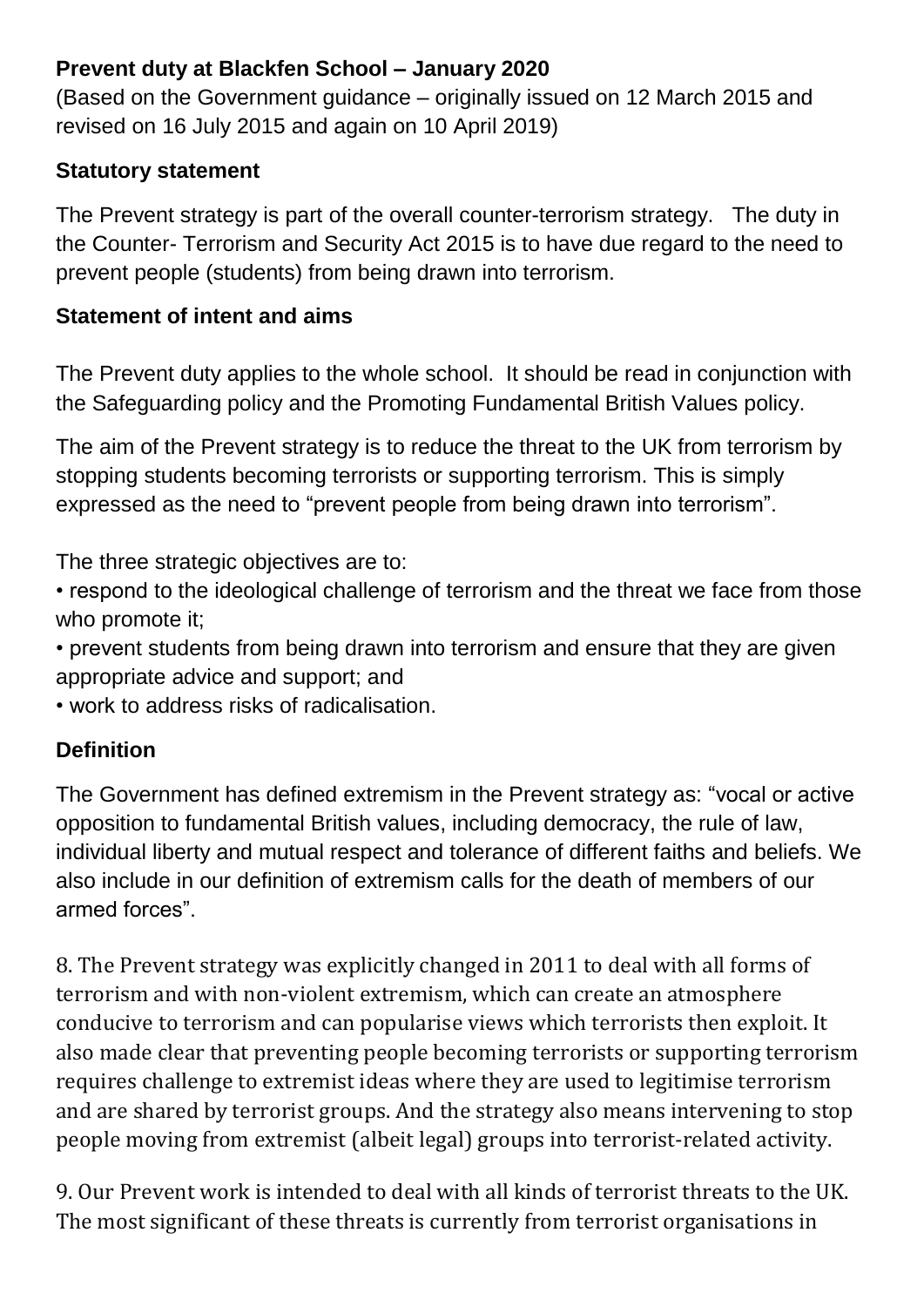Syria and Iraq, and Al Qa'ida associated groups. But terrorists associated with the extreme right also pose a continued threat to our safety and security.

10. Islamist extremists regard Western intervention in Muslim-majority countries as a 'war with Islam', creating a narrative of 'them'and'us'. Their ideology includes the uncompromising belief that people cannot be both Muslim and British, and that Muslims living here should not participate in our democracy. Islamist extremists specifically attack the principles of civic participation and social cohesion. These extremists purport to identify grievances to which terrorist organisations then claim to have a solution.

11. The white supremacist ideology of extreme right-wing groups has also provided both the inspiration and justification for people who have committed extreme rightwing terrorist acts.

### **Contest:**

*"The Government's counter-terrorism strategy, CONTEST, responds to all forms of terrorism - whatever ideology motivates the terrorist and whatever methodology they seek to use. CONTEST, addresses all forms of terrorism and no individual or group is free to spread hate or incite violence. The far right has absolutely no place in Britain. The British people overwhelmingly reject the prejudiced rhetoric of the far right, which is the antithesis of the values that this country represents: decency, tolerance and respect. The Prevent strand of our counter-terrorism strategy, … deals with all forms of terrorism, including Daesh-linked and far-right, and does not focus on any one community"*

# **At Blackfen School**

Leaders:

- establish and use existing mechanisms for the understanding of the risk of radicalisation;
- ensure that staff understand the risk and build the capabilities to deal with it;
- communicate and promote the importance of the duty; and
- ensure staff implement the duty effectively.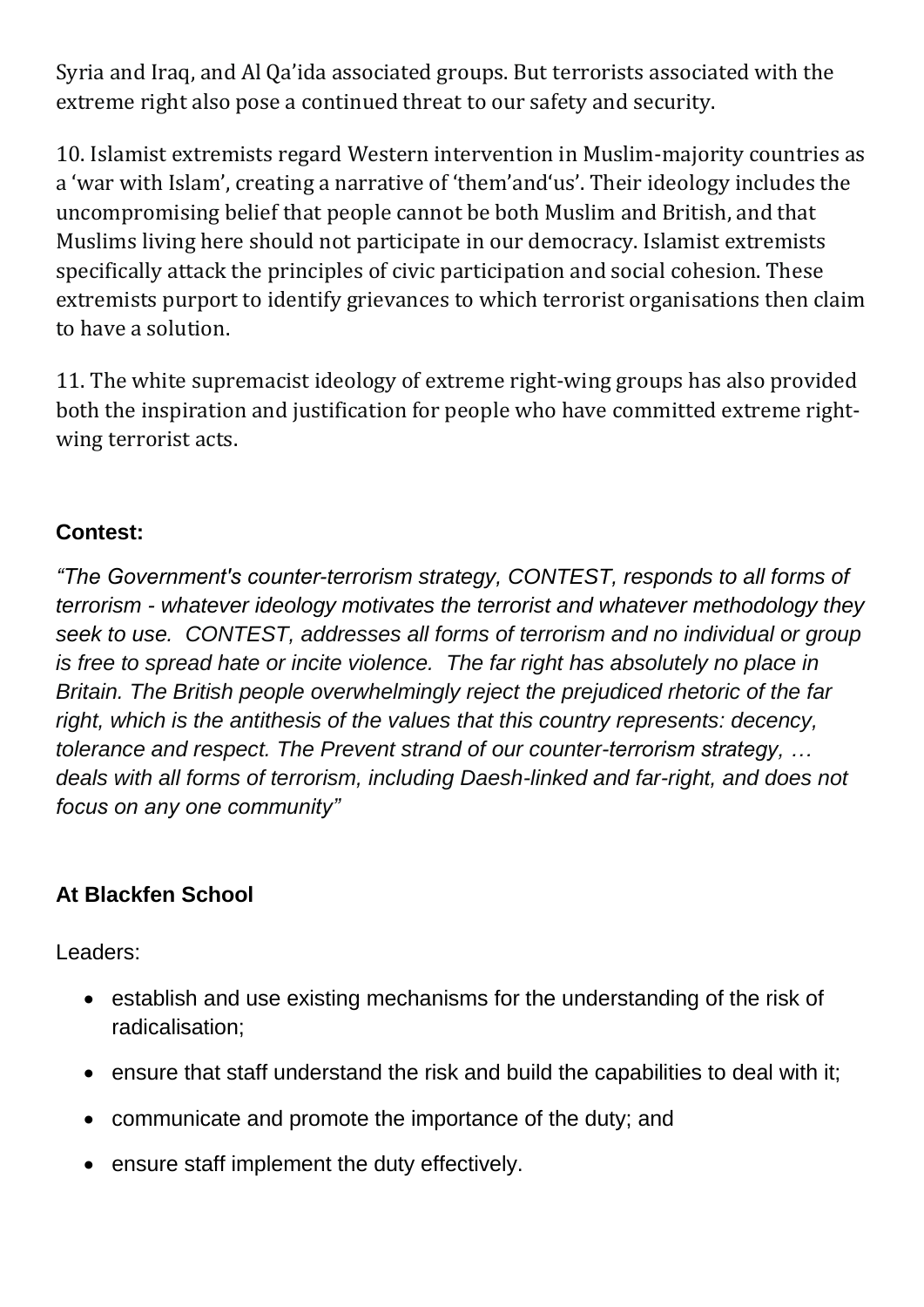The staff:

- understand what radicalisation means and why students may be vulnerable to being drawn into terrorism as a consequence of it;
- are aware of the term "extremism";
- know what measures are available to prevent students from being drawn into terrorism;
- know how to challenge the extremist ideology associated with terrorism;
- understand how to obtain support for students who may be being exploited by radicalising influences;
- understand the local context and are therefore able to assess the risk of students in our school being drawn into terrorism; and
- receive annual safeguarding training which includes training on Channel and Prevent.

Governors:

- ensure that safeguarding arrangements take into account the policies and procedures of the Local Safeguarding Children Board (LSCB);
- understand the local context and are therefore able to assess the risk of students in our school being drawn into terrorism; and
- receive annual safeguarding training which includes training on Channel and Prevent.

# **Procedures**

#### Whistleblowing

Where there are concerns of extremism or radicalisation students and staff will be encouraged to make use of our internal systems to whistle blow or raise any issue in confidence. Please refer to the whistleblowing policy.

#### Child protection

Any student suspected of being involved in terrorist-related activity is dealt with under the school's safeguarding procedures and are referred to the DSL or the deputy. Where initial interviews result in no further action, the DSL or the deputy will contact the family the same day to advise them of the referral. Where the risk is possibly credible the DSL will refer the case to the Channel programme.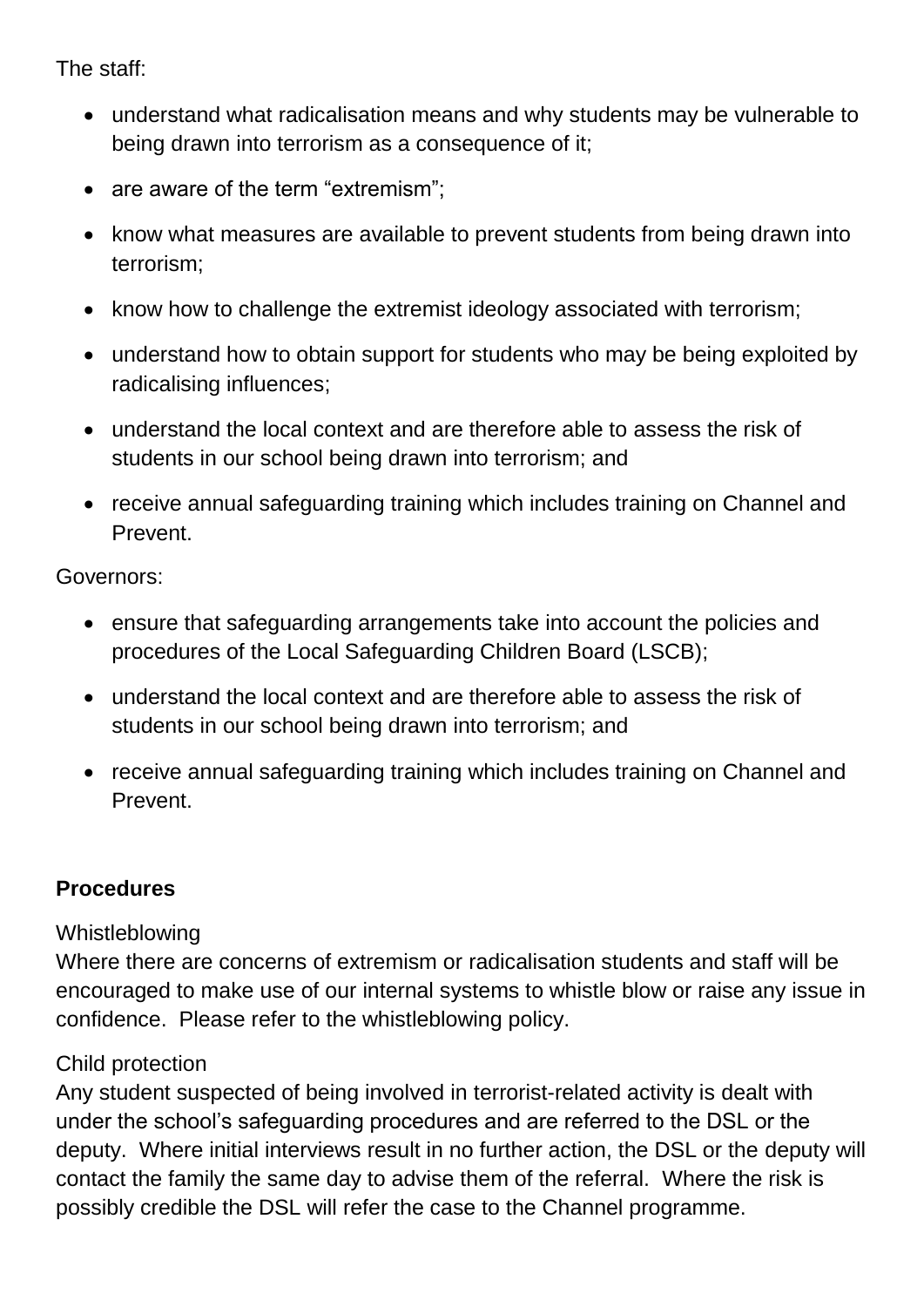The school maintains appropriate records to show compliance with the responsibilities.

The school will ensure that there is appropriate supervision of visiting speakers to the school to prevent presentations (including the distribution of materials) which are contrary to fundamental British values.

### **Curriculum**

The curriculum is broad and balanced and promotes the spiritual, moral, cultural, mental and physical development of students and prepares them for the opportunities, responsibilities and experiences of life.

The curriculum promotes community cohesion.

Fundamental British values are promoted.

The risk of any student being drawn into terrorism is assessed based on an understanding of the potential risk in the local area.

Students are protected from being drawn into terrorism through our robust safeguarding policies which identify students at risk and ensure intervention as appropriate. The level of risk is assessed to identify the most appropriate referral.

Staff have training that gives them the knowledge and confidence to identify students at risk of being drawn into terrorism, and to challenge extremist ideas which can be used to legitimise terrorism. The training ensures that staff know where and how to refer students for further help.

Appropriate levels of filters are in place to ensure students are safe from terrorist and extremist material when accessing the internet in school.

# **Working in partnership**

The school recognises the importance of effective partnership in discharging the Prevent duty.

The school works in co-operation with local Prevent co-ordinators, the police and the local authority and any multi-agency forum.

#### **Links to other policies**

School behaviour policy; Acceptable Users Policy (AUP).

Statutory (linked) guidance: Working together to safeguard children, Keeping Children Safe in Education (September 2019).

# **Monitoring and enforcement**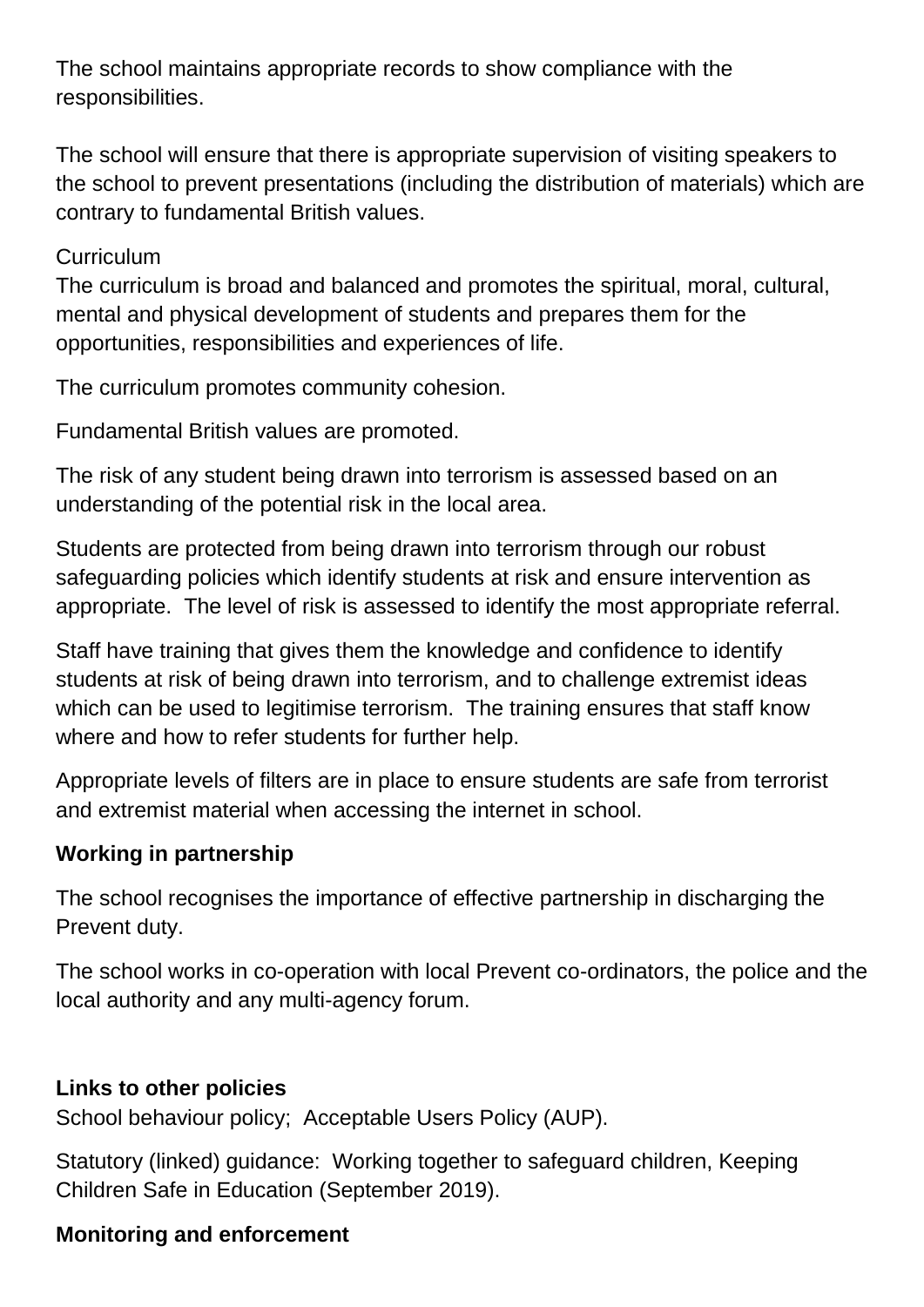When assessing the effectiveness of the school OFSTED inspectors will have regard for the school's approach to keeping students safe from the dangers of radicalisation and extremism and the actions taken when it is suspected that students are vulnerable.

The school may be subject to the termination of the funding agreement if the safety of students or staff is threatened.

### **Glossary**

**'Extremism'** is defined in the 2011 Prevent strategy as vocal or active opposition to fundamental British values, including democracy, the rule of law, individual liberty and mutual respect and tolerance of different faiths and beliefs. We also include in our definition of extremism calls for the death of members of our armed forces, whether in this country or overseas. This definition is currently under review and so is subject to change.

**'Interventions'** are projects intended to divert people who are being drawn into terrorist activity. Interventions can include mentoring, counselling, theological support, encouraging civic engagement, developing support networks (family and peer structures) or providing mainstream services (education, employment, health, finance or housing).

**'Non-violent extremism'** is extremism, as defined above, which is not accompanied by violence.

**'Prevention'** in the context of this document means reducing or eliminating the risk of individuals becoming involved in terrorism. Prevent includes but is not confined to the identification and referral of those at risk of being drawn into terrorism into appropriate interventions. These interventions aim to divert vulnerable people from radicalisation.

**'Radicalisation'** refers to the process by which a person comes to support terrorism and extremist ideologies associated with terrorist groups.

**'Safeguarding'** is the process of protecting Safeguarding' is the process of protecting vulnerable people, whether from crime, other forms of abuse or (in the context of this document) from being drawn into terrorist related activity.

The current UK definition of **'terrorism'** is given in the Terrorism Act 2000 (TACT 2000). In summary this defines terrorism as an action that endangers or causes serious violence to a person/people; causes serious damage to property; or seriously interferes or disrupts an electronic system. The use or threat must be designed to influence the government or to intimidate the public and is made for the purpose of advancing a political, religious or ideological cause.